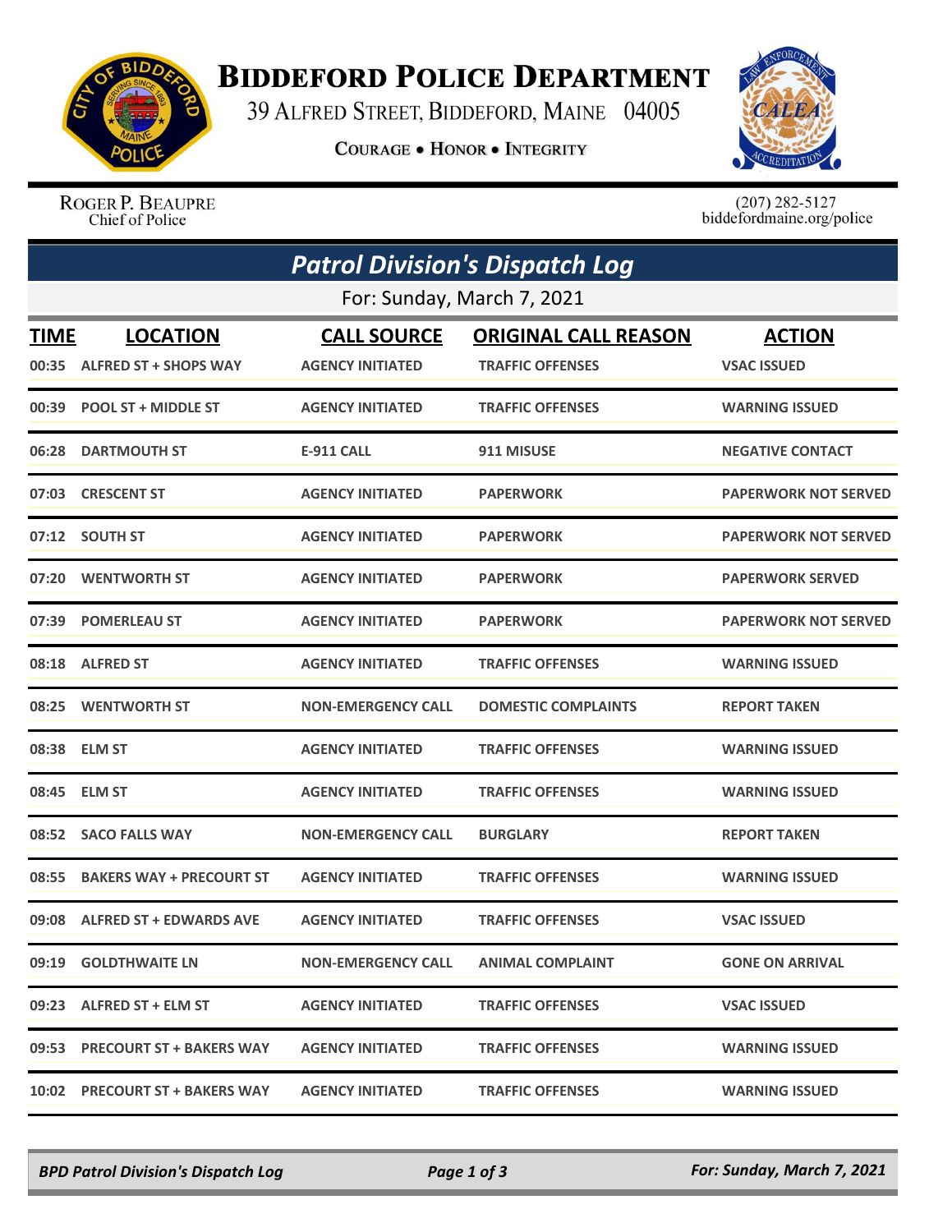| <b>TIME</b> | <b>LOCATION</b><br>10:11 ELM ST + PRECOURT ST | <b>CALL SOURCE</b><br><b>AGENCY INITIATED</b> | <b>ORIGINAL CALL REASON</b><br><b>TRAFFIC OFFENSES</b> | <b>ACTION</b><br><b>VSAC ISSUED</b> |
|-------------|-----------------------------------------------|-----------------------------------------------|--------------------------------------------------------|-------------------------------------|
|             | 10:33 ALFRED ST                               | <b>AGENCY INITIATED</b>                       | <b>TRAFFIC OFFENSES</b>                                | <b>VSAC ISSUED</b>                  |
|             | 10:53 ELM ST + GRAYS LN                       | <b>AGENCY INITIATED</b>                       | <b>TRAFFIC OFFENSES</b>                                | <b>VSAC ISSUED</b>                  |
|             | 10:58 PIERSONS LN                             | <b>RADIO</b>                                  | <b>CRIM THREAT / TERRORIZING</b>                       | <b>REPORT TAKEN</b>                 |
|             | 11:08 SEVIGNY AVE                             | <b>E-911 CALL</b>                             | 911 MISUSE                                             | <b>SERVICES RENDERED</b>            |
|             | 11:27 ALFRED ST + ROBERTS ST                  | <b>AGENCY INITIATED</b>                       | <b>TRAFFIC OFFENSES</b>                                | <b>VSAC ISSUED</b>                  |
|             | 11:35 SACO FALLS WAY                          | <b>E-911 CALL</b>                             | <b>DOMESTIC COMPLAINTS</b>                             | <b>REPORT TAKEN</b>                 |
|             | <b>11:40 GREEN ST</b>                         | <b>NON-EMERGENCY CALL</b>                     | <b>CHECK WELFARE</b>                                   | <b>SERVICES RENDERED</b>            |
|             | 11:43 BEACON AVE                              | <b>NON-EMERGENCY CALL</b>                     | <b>CIVIL COMPLAINT</b>                                 | <b>CIVIL COMPLAINT</b>              |
|             | 11:45 ALFRED ST                               | <b>AGENCY INITIATED</b>                       | <b>TRAFFIC OFFENSES</b>                                | <b>VSAC ISSUED</b>                  |
|             | 12:15 ALFRED ST                               | <b>AGENCY INITIATED</b>                       | <b>TRAFFIC OFFENSES</b>                                | <b>VSAC ISSUED</b>                  |
|             | 12:28 ALFRED ST                               | <b>AGENCY INITIATED</b>                       | <b>TRAFFIC OFFENSES</b>                                | <b>WARNING ISSUED</b>               |
|             | 12:39 PRECOURT ST + MORIN ST                  | <b>AGENCY INITIATED</b>                       | <b>TRAFFIC OFFENSES</b>                                | <b>VSAC ISSUED</b>                  |
| 12:52       | <b>MORIN ST + PRECOURT ST</b>                 | <b>AGENCY INITIATED</b>                       | <b>TRAFFIC OFFENSES</b>                                | <b>VSAC ISSUED</b>                  |
|             | 13:43 HILL ST + TIGER WAY                     | <b>AGENCY INITIATED</b>                       | <b>TRAFFIC OFFENSES</b>                                | <b>WARNING ISSUED</b>               |
|             | 13:49 GREENFIELD LN                           | <b>E-911 CALL</b>                             | 911 MISUSE                                             | <b>SERVICES RENDERED</b>            |
|             | 13:55 ELM ST + FOREST ST                      | <b>AGENCY INITIATED</b>                       | <b>TRAFFIC OFFENSES</b>                                | <b>WARNING ISSUED</b>               |
|             | 14:04 PRECOURT ST + BAKERS WAY                | <b>AGENCY INITIATED</b>                       | <b>TRAFFIC OFFENSES</b>                                | <b>WARNING ISSUED</b>               |
|             | 14:10 ELM ST                                  | <b>AGENCY INITIATED</b>                       | <b>TRAFFIC OFFENSES</b>                                | <b>WARNING ISSUED</b>               |
|             | 14:24 ALFRED ST                               | <b>AGENCY INITIATED</b>                       | <b>TRAFFIC OFFENSES</b>                                | <b>VSAC ISSUED</b>                  |
|             | 14:36 PEARL ST                                | <b>WALK-IN AT STATION</b>                     | <b>MOTOR VEHICLE THEFT</b>                             | <b>SERVICES RENDERED</b>            |
|             | 14:40 MILE STRETCH RD                         | <b>NON-EMERGENCY CALL</b>                     | <b>PARKING COMPLAINT</b>                               | <b>SERVICES RENDERED</b>            |
|             | 15:40 MAIN ST                                 | <b>NON-EMERGENCY CALL</b>                     | <b>DISTURBANCE / NOISE</b>                             | <b>SERVICES RENDERED</b>            |
|             | 15:57 BOULDER WAY                             | <b>E-911 CALL</b>                             | <b>CIVIL COMPLAINT</b>                                 | <b>SERVICES RENDERED</b>            |
|             | 16:28 GEORGE ST                               | <b>NON-EMERGENCY CALL</b>                     | <b>CHECK WELFARE</b>                                   | <b>GONE ON ARRIVAL</b>              |

*BPD Patrol Division's Dispatch Log Page 2 of 3 For: Sunday, March 7, 2021*